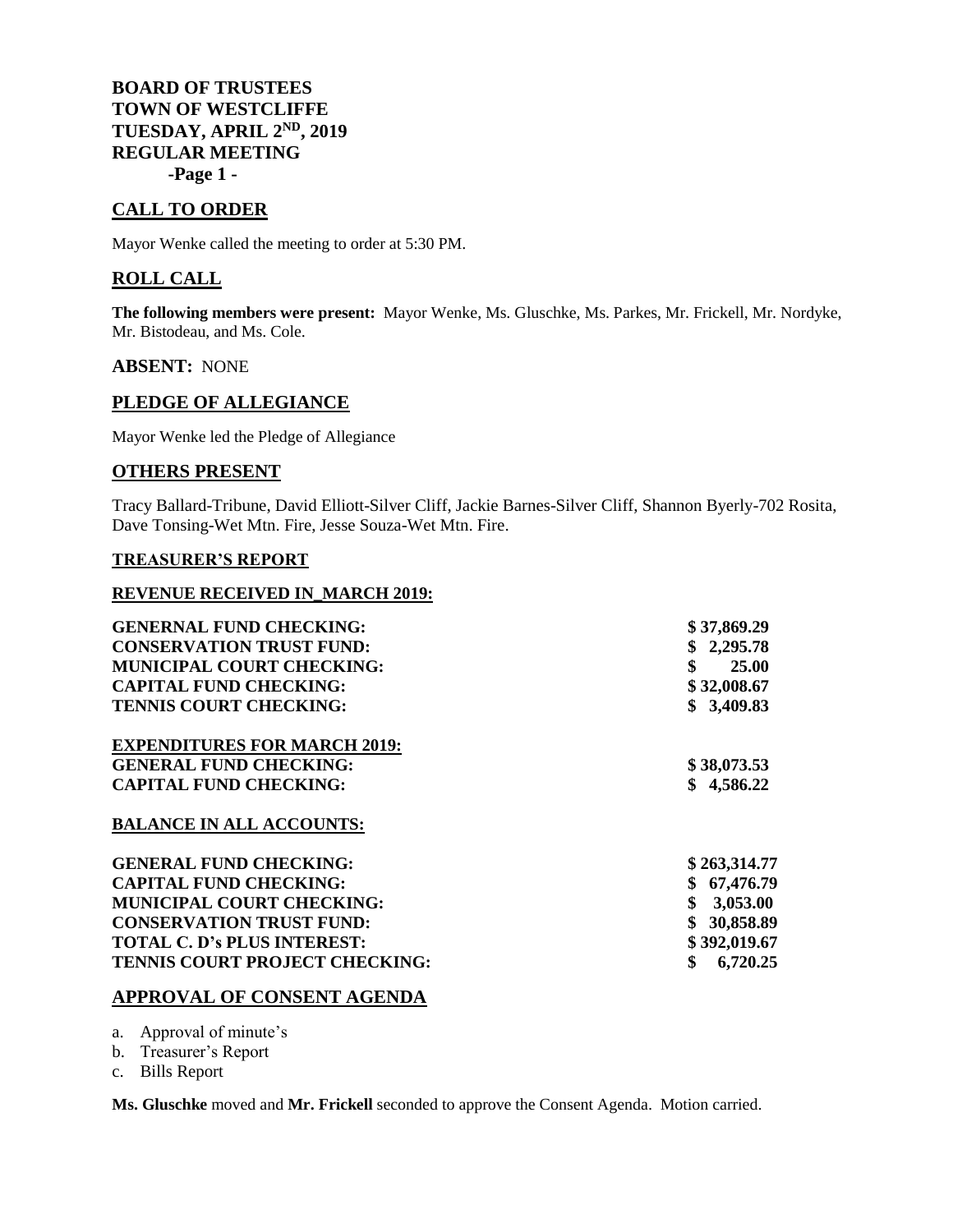# **BOARD OF TRUSTEES TOWN OF WESTCLIFFE TUESDAY, APRIL 2ND, 2019 REGULAR MEETING -Page 2 -**

### **OLD BUSINESS**

#### **a. Discuss commercial fire safety inspections.**

Dave Tonsing and Jesse Souza from the Wet Mountain Fire Department gave their update on the public meeting that was held last week. There was nine (9) people that attended this meeting and was in agreement to go ahead on inspections of the businesses. Only one (1 disagreed).

It was agreed that an Intergovernmental Agreement (IGA) would be presented to Mr. Carter first for tweaking and then to the board of trustees at the May 7<sup>th</sup> meeting and included in the IGA would be the Fire Inspection Report.

Mr. Tonsing spoke of the fire extinguishers to be inspected and said that Jesse, who is certified, would do the inspections.

Chain of Command will go through Mr. Carter regarding problems with the inspections and possible shut downs on the businesses. If a business is to be shut down, Mayor Wenke wants to be alerted before the business is shut down.

#### **NEW BUSINESS**

### **a. Presentation for the pocket park on Main Street-CART-Jackie Barnes.**

Ms. Barnes gave her presentation to the board of trustees on the pocket park, which will be located where the old caboose used to be. C.A.R.T. donated the game tables, ladder toss, bean bag toss games, possible bocce ball, and horse shoes games to the Town of Westcliffe. Along with a people fence running on both sides of the park. A list of all the C.A.R.T. (Cliffs Action Revitalization Team) tangible and intangible accomplishment were presented to the board for an update.

#### **b. First Quarter Sheriff's report.**

Sheriff Byerly gave his first quarter report to the board of trustees. He suggested that he come back at the May meeting to give his 2018 year-end report to the board. It was suggested to come one (1) hour earlier than the meeting to present his report. This would be a workshop before the board meeting.

There was talk of the Red Flag law, putting up cameras at Jess Price Park and marijuana being illegal for public consumption.

### **c. Consideration of scheduling clean-up day.**

Saturday, June  $1<sup>st</sup>$ , 2019 at 7:30am would be clean-up day for the community. NO TIRES or ELECTRONICS will be accepted this year. The announcement will go on facebook and in the newspaper.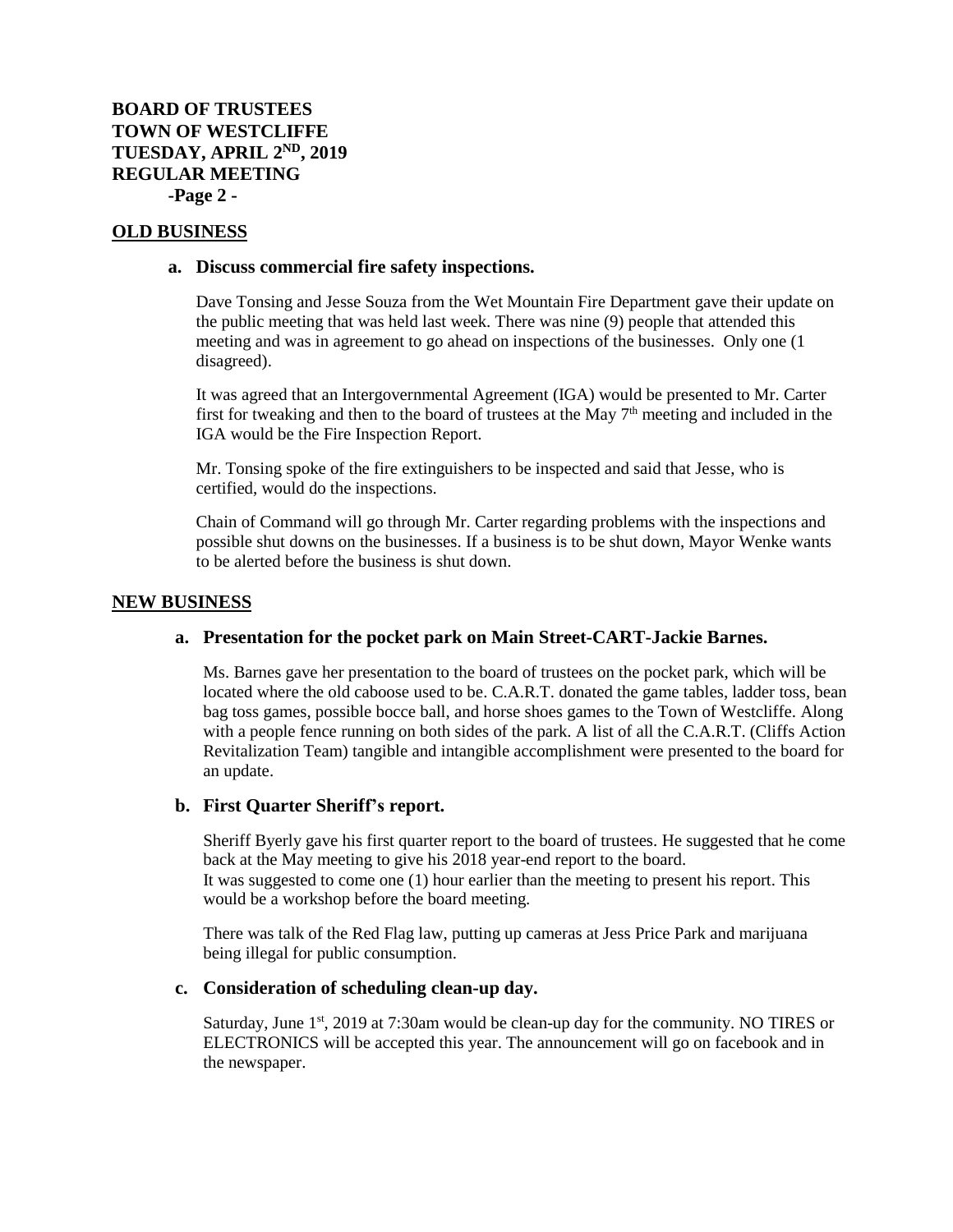### **NEW BUSINESS CONTINUED**

#### **d. Consideration of renewing 1 Certificates of Deposit with First Bank of Colorado.**

Discussion was to try to find a better deal on the Certificates of Deposit maybe through internet banking which has a larger percentage rate on C. D's and Savings. Clerk Reis said she would do some research on other institutions regarding the rates and percentage on CD's and come back to the board with her findings.

> **ACTION: Mr. Bistodeau** moved and **Mr. Frickell** seconded to renew 1 Certificate of Deposit for \$45,673.30 with First Bank of Colorado for 3 months at .85%. Motion carried**.**

# **e. Consideration of approve ORD. 5-2019 amending Title 9 Motor Vehicles and Traffic, Chapter 5 Westcliffe Infraction Code.**

By passing this ordinance it would have taken out names and address on the summons. The board would like Mr. Carter to attend CJIS (Colorado Justice Information System) training for so he would have the authority to obtain the information needed on the summons. It was suggested a posse member to patrol the commercial district and the town would give donations to the posse. Sheriff Byerly will speak to his Posse members. The board was in agreement for Mr. Carter to write summons and if the posse is available, they can assist him.

> **ACTION: Mr. Bistodeau** moved and **Mr. Nordyke** seconded approve ORD. 5-2019 amending Title 9 Motor Vehicles and Traffic, Chapter 5 Westcliffe Infraction Code. Motion failed.

**f. Consideration of request to cost share expenses with the Town of Silver Cliff for the Judges Annual conference.**

> **ACTION: Mayor Wenke** moved and **Ms. Parkes** seconded to share half expenses with the Town of Silver Cliff for the Judges Annual Conference for registration, mileage, lodging for 2 nights 3 days. Motion carried.

### **g. Staff quarterly goals reports.**

Clerk Reis gave her quarterly goals report to the board. The filing system is 99% finished.

Self-study curriculum course for the new town website is 100% completed.

The new website platform is 90% completed.

Mr. Carter gave his quarterly goals report. The 200 block parking lines and the Summit Park restroom were not completed in time, due to the weather being so bad.

The town staff has moved into their new offices-100%.

The staff will start scraping and painting the outside of town hall to be finished before April 24<sup>th</sup>, 2019 in time for the open house. The color will be as close to the color it is now. The board agreed that was a good idea.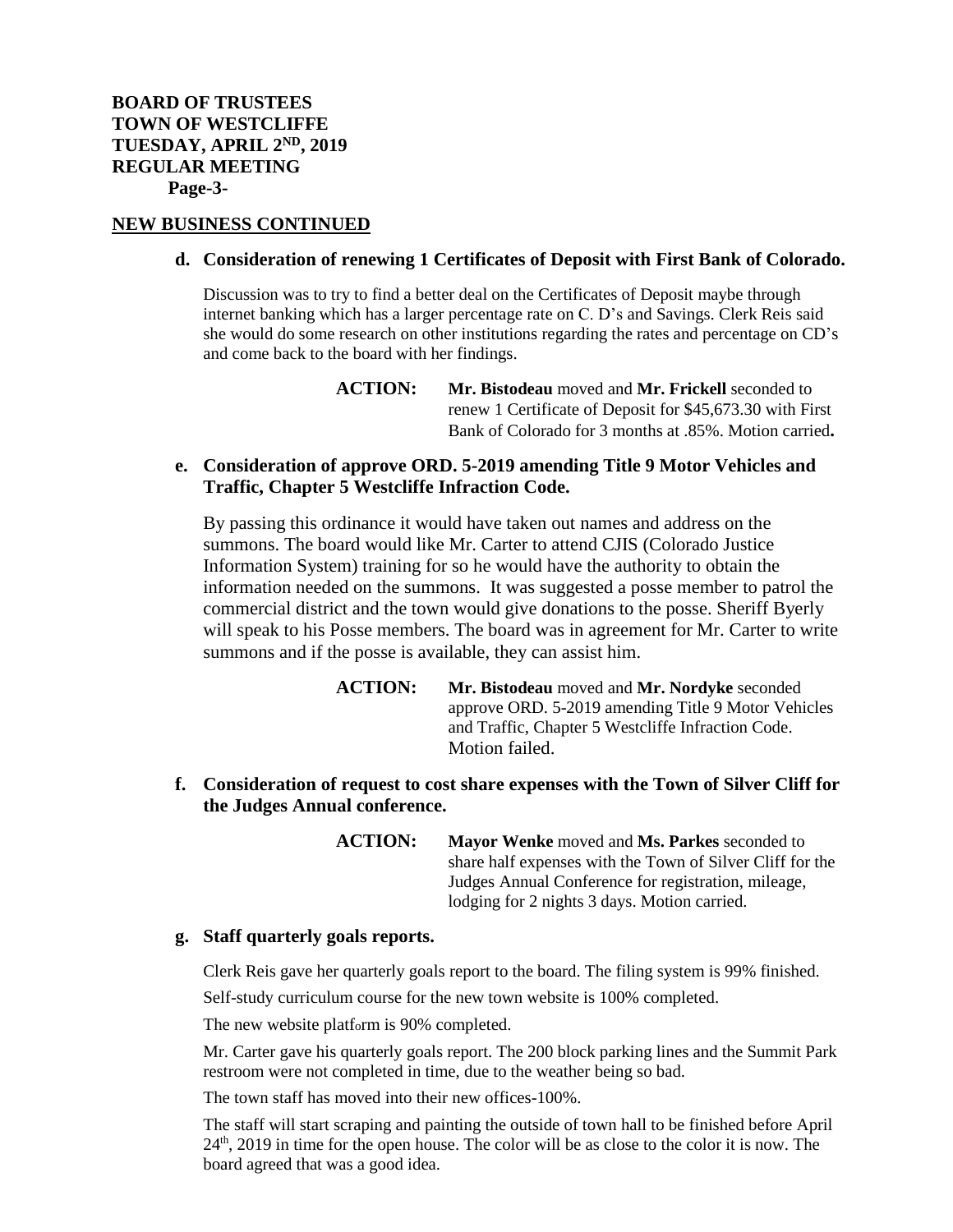# **BOARD OF TRUSTEES TOWN OF WESTCLIFFE TUESDAY, APRIL 2ND, 2019 REGULAR MEETING Page-4-**

# **STAFF QUARTERLY REPORTS CONTINUED**

Mr. Carter will look into two (2) bathrooms at Summit Park instead of one (1), at the board's

Verizon and AT & T are waiting for better weather before starting on the towers.

A board member wanted to know who maintains the wooden fence between the bank and Summit Park. Mr. Carter said it was the bank that is supposed to maintain the fence.

Regular meeting recess at 7:57PM for a short break.

Reconvened at 8:05PM

- **a. Executive Session for the purpose of personnel matters under C.R.S. Section 24- 6-402(2)(f)**
	- **ACTION: Ms. Gluschke** moved and **Mr. Bistodeau** seconded to adjourn regular session and move into executive session allowed by CRS  $24-6-402(4)$ (e), for purpose of determining positions relative to matters that may be subject to negotiations, developing strategy for negotiations, and/or instructing negotiators under C.R.S. Section 24-6-402(4)  $\epsilon$ . Motion carried.

Mayor Wenke stated a motion has been made to adjourn into Executive Session by C. R. S. 24-6-402 (4) (e) for purpose of determining positions relative to matters that may be subject to negotiations, developing strategy for negotiations.

### **EXECUTIVE SESSION**

At 8:20 P.M., the Regular Meeting was recessed. The Executive Session was convened at 8:2PM

## **REGULAR MEETING**

At 8:55 P.M., Mayor Wenke reconvened the regular meeting and announced that the Executive Session had been concluded. He stated that in addition to himself, the participants in the Executive Session were Ms. Gluschke, Ms. Parkes, Mr. Frickell, Mr. Nordyke, Mr. Bistodeau, Ms. Cole, Kathy Reis, Mike Carter, Jay Printz and Wanda Jennings. For the record, Mayor Wenke asked that if any person participating in the Executive Session who believed that any substantial discussion of any matters not included in the motion to go into Executive session occurred during the Executive Session in violation of the Open Meetings Law, to state his or her concerns for the record.

No decisions were made during the Executive Session. The board of trustees' directed Attorney Printz to write up a buy/sell agreement with the Mason's in the amount of \$35,000.00 and include in that offer to move their belongings by professional movers at no charge to them in 100-mile radius of Westcliffe and with a two  $(2)$  week deadline.

> **ACTION: Mayor Wenke** moved and **Mr. Bistodeau** seconded to directed Attorney Printz to write up a buy/sell agreement with the Mason's in the amount of \$35,000.00 to include moving their belongings by professional movers at no charge to them in 100-mile radius from Westcliffe, with a two (2) week deadline. Motion carried.